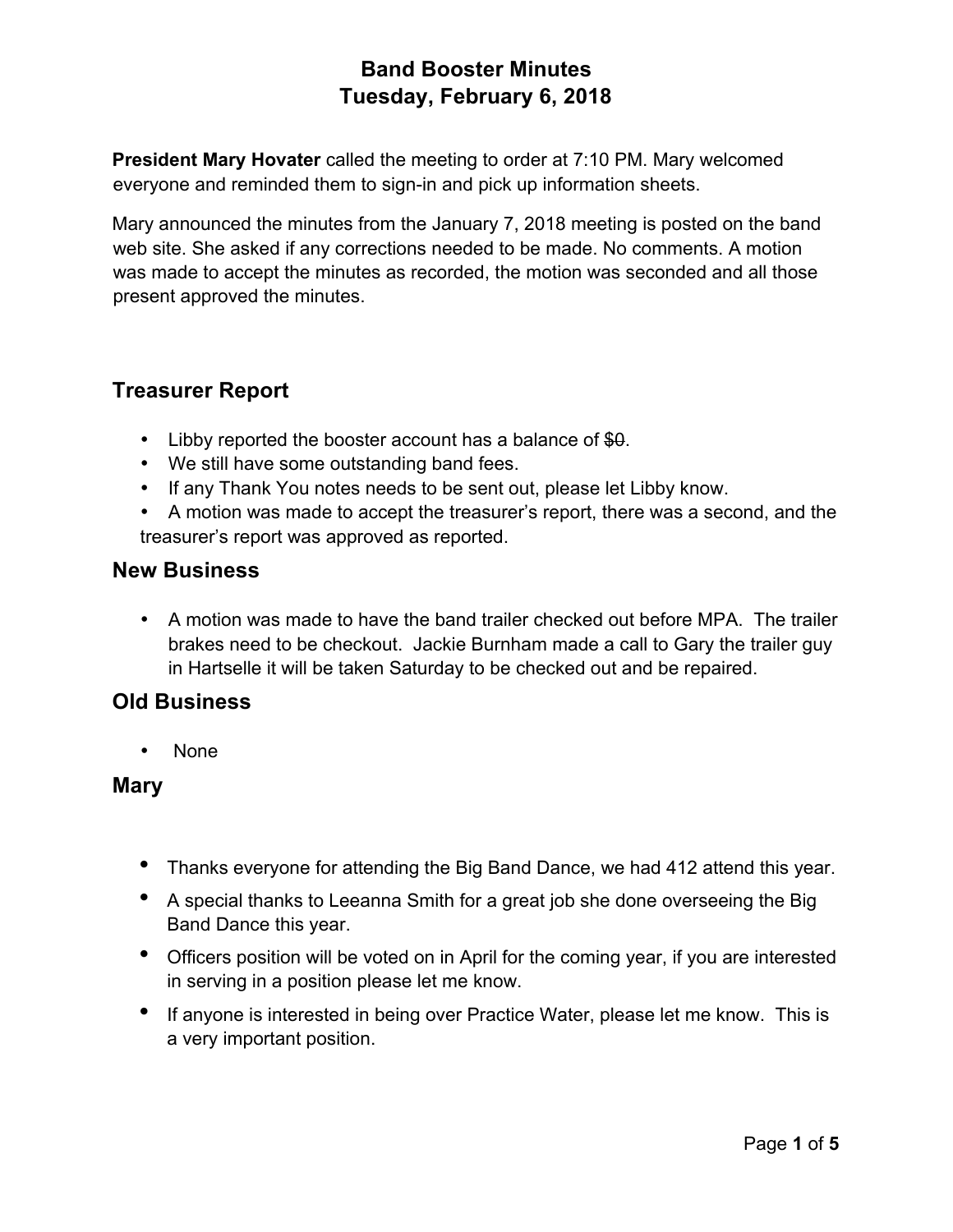• Mrs. Bean suggested that maybe a freshman parent would be interested in this position.

#### **Mr. Smith**

- Reminded everyone to pick up a copy of the handouts.
- Congratulations to the following Band students to the ABA District 3 Honor Band: Sara Reeves – Flute, Tessa Adkins – Clarinet, Ashlynn Teeling – Contra Alto Clarinet, Yukino Shichinohe – Alto Sax, Conner Gurley – Percussion.
- All-State was on January 12<sup>th</sup> and 13<sup>th</sup>. Congratulations to the following CHS Band Students for being selected to the Alabama All State Band Tessa Adkins – Clarinet – Red Band, Ashlynn Teeling – Contra Alto Clarinet – White Band, Yukino Shichinohe – Alto Sax, Branson Danecker – French Horn – First Chair in Red Band, and Connor Gurley Percussion – White Band.
- Big Band Dance was a great event, we seen all ages older people, high school students & younger kids on the dance floor. Great seeing all of them dancing together.
- Thanks to all that helped making this a great event. All the boosters that helped from decorating, serving the food. Also, to the students and boosters that helped with the cleanup after the dance was over.
- We have started afternoon practice on February the  $5<sup>th</sup>$  to get ready for the ABA/MPA Band Contest.
- We will be attending ABA/MPA Band Contest at Florence High School. We will be taking the Symphony and the Concert band to perform. If you have never been before the two bands will play three pieces of music, play a piece of music they have never played before by sight reading. They both will be judged on this. The date that we are going is February  $27<sup>th</sup>$ . The Concert will perform at 10:00 and the Symphony will perform at 11:30.
- Honor Band will be at the University of Montevallo on March  $2^{nd}$  .3<sup>rd</sup> & 4<sup>th</sup>.
- Dance Line & Majorette organizational meeting will be February 15<sup>th</sup> at 3:30 PM.
- District Honor Band will be at Russellville High School on February 16<sup>th</sup> and 17<sup>th</sup>.
- Band Auditions will begin on March the  $5<sup>th</sup>$ .
- Dance/Majorette/Drum Major Auditions will be March 14<sup>th</sup> at 4:00 PM.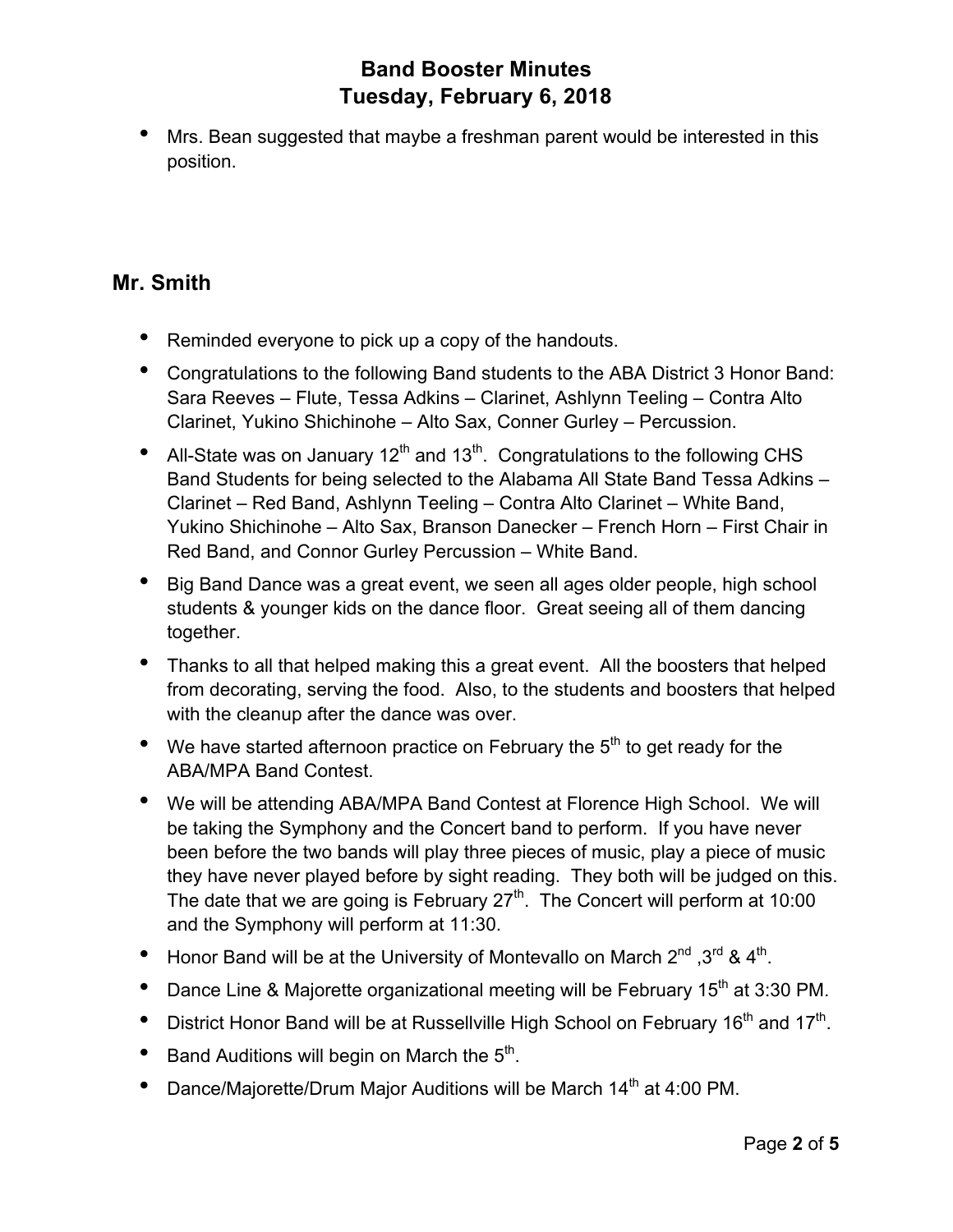- Color Guard organizational meeting will be March  $15<sup>th</sup>$  at 3:30 PM.
- Color Guard Auditions will be April 11<sup>th</sup> at 4:00 PM.
- Deadline for Senior Baby Picture and Plans is April 18<sup>th</sup>.
- All-State will be in Montgomery on April  $19^{th}$ ,  $20^{th}$  &  $21^{st}$ .
- Band Banquet Money and DVD picture due on April 25<sup>th</sup>.
- Band Banquet will be in May at Stonebridge.
- Jazz Band will be taking a trip to Six Flags in Atlanta Georgia to perform at the park. We will be taking a charter bus on May the  $4<sup>th</sup>$ .

#### **Chaperones**

• Please let Jackie Burnham know if you are interested in going as a chaperone with the band on February  $27<sup>th</sup>$  to the MPA performance at Florence High School.

### **Concessions**

• Everything has been cleaned and packed up in the concession stand to reopen next football schedule.

## **Uniforms**

- A discussion about what can be done with the old Middle School Band Uniforms. They can be sold on Gov.com all together as a group. Another way they may be sold after made into special thing such as pillows and sold as a fundraiser for the band.
- We still have some uniforms that have not been turned in from marching season. Some of the band members that did not go on the band trip is the ones that have band uniforms out. Please make sure the uniforms have been cleaned and turned in before school is out, or you will be responsible to pay for them.

## **Public Relations**

No reports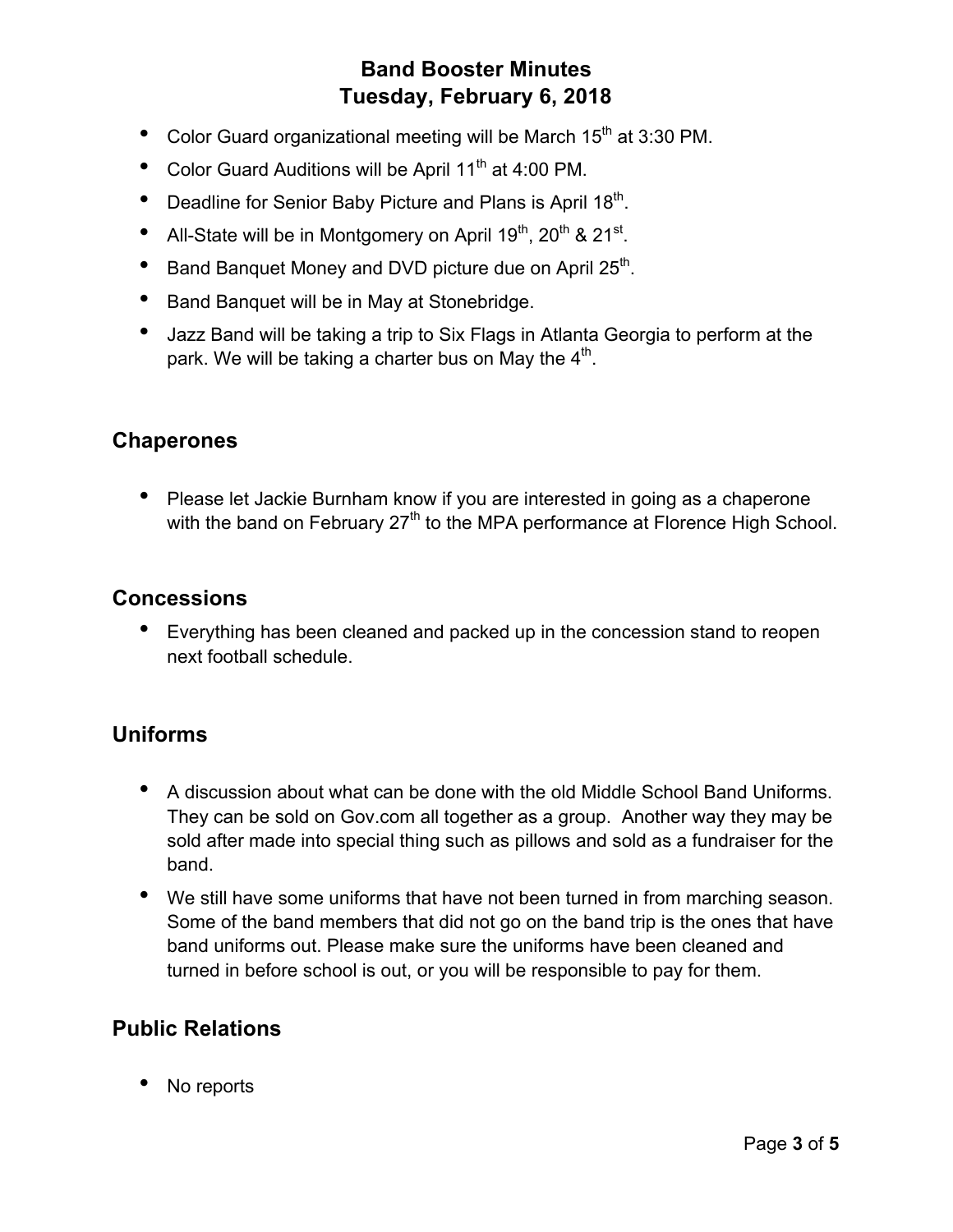## **Dance Line**

• No reports

### **Color Guard**

• No reports

#### **Majorettes**

• No reports

#### **Pit Crew**

• No reports

#### **Mrs. Bean**

- Welcomed all the Middle School parents and reminded them to pick up the CMS handouts.
- Reminded the parents to save your box tops and turn them in, for CMS Band. This help for a fund raiser for us.
- Congratulations to the following band students on the results of their state auditions. Yukino Shichinohe placed 1<sup>st</sup> in the district on alto saxophone and was selected for the Alabama All State Band. Allen Jiang placed 2<sup>nd</sup> in the district on alto saxophone. Elijah Puttman placed  $2<sup>nd</sup>$  in the district on tenor saxophone. Jacob Dye placed  $5<sup>th</sup>$  in the district on percussion. Jordan Nash placed  $8<sup>th</sup>$  in the district on clarinet. All five students were selected for the District Honor Band. Congratulations!
- The chair audition was just completed at CMS.
- CMS Auxiliary Auditions will be on February the  $15<sup>th</sup>$  at 3:30 to 5:39 pm.
- Band Banquet money due on April  $5<sup>th</sup>$ , the cost to attend is \$15.00 per person. The Banquet is on May 7<sup>th</sup> at Stonebridge at 6:30 pm.
- District Honor band at Russellville High School is on February the  $16^{th}$  &  $17^{th}$ .
- CMS Band Card party is on February 22<sup>nd</sup>.
- All State is on April  $19^{th}$ ,  $20^{th}$  and the  $21^{st}$ .